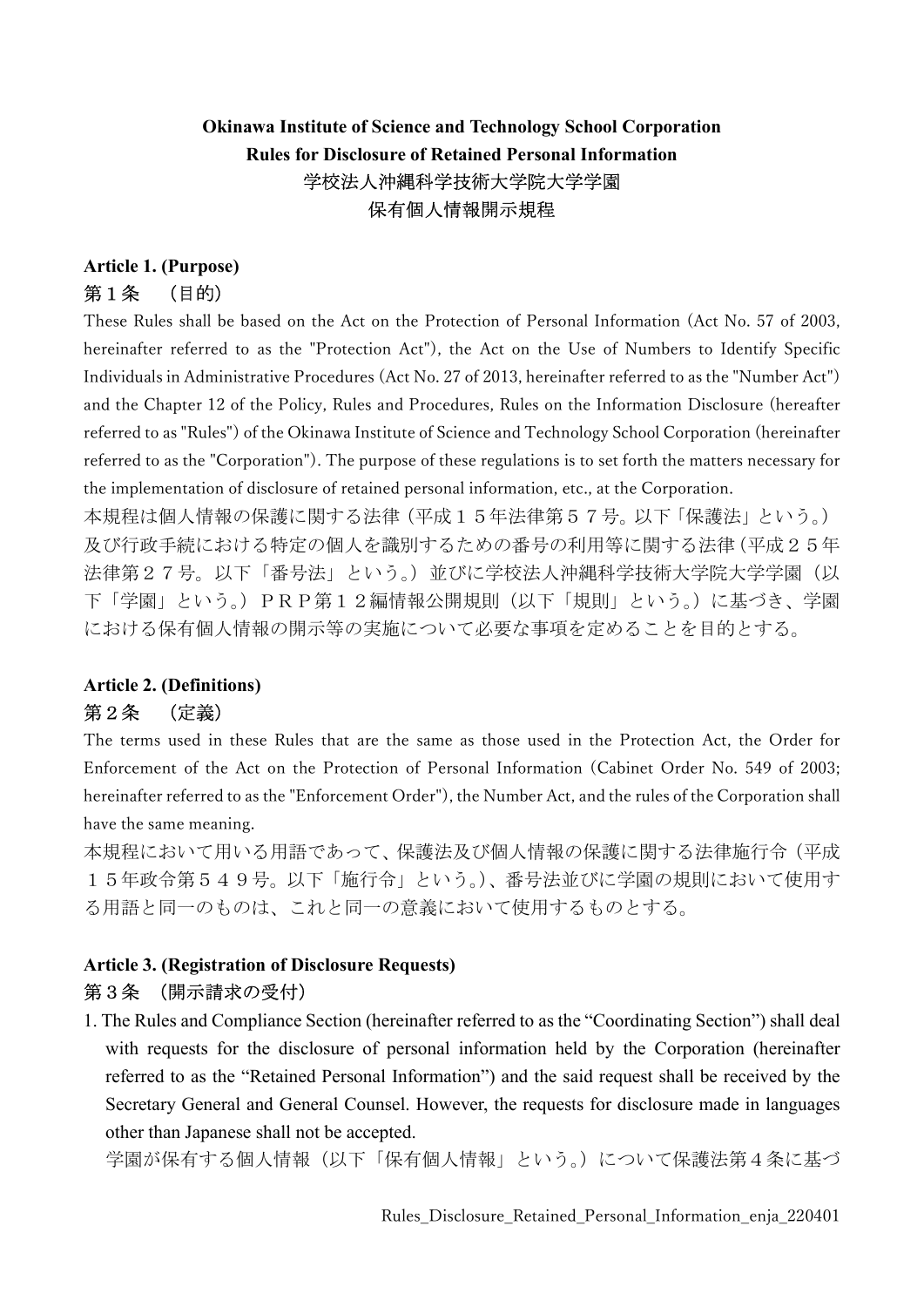く開示請求があった場合は、法令・コンプライアンスセクション(以下「調整部署」とい う。)において受け付け、事務局長と統括弁護士により受理するものとする。ただし、日 本語以外の言語により作成された開示請求については、これを受け付けない。

2. When a disclosure request form (Attached Form 1) (hereinafter referred to as the "Disclosure Request Form") is submitted by a person or organization (hereinafter referred to as the "Disclosure Applicant") requesting information in accordance with Article 4 of the Protection Act, the Coordinating Section shall refer the request to the concerned department with the Retained Personal Information in question, and the said department shall cooperate with the Coordinating Section to verify that the Retained Personal Information requested is covered by the terms of Article 62 of the Protection Act and of Article 5 of the Enforcement Order; provided. However, the Disclosure Request Form written in a language other than Japanese is unacceptable.

学園の保有個人情報に係る開示請求をしようとする者(以下「開示請求者」という。)か ら書面(別紙様式第1号)(以下「開示請求書」という。)の提出があった場合は、調整部 署は、請求のあった保有個人情報に関係のある部署に通知し、当該部署は調整部署と連携 して保護法第62条及び施行令第5条に定める記載事項の確認を行い、速やかに対象と なる保有個人情報を調整部署に提出しなければならない。

3. If the verification procedure reveals that the Disclosure Request Form is invalid, the Disclosure Applicant shall be asked to amend the said request within a specified period, in accordance with the provisions of Article 62, Paragraph 2 of the Protection Act. In accordance with the provisions of Article 87 of the Law, the said department shall provide information that identifies the Retained Personal Information requested in order that the Disclosure Applicant may complete the request form readily and accurately.

前項の確認を行うにあたって、保護法第62条第2項の規定により形式上の不備がある と認めるときは、開示請求者に対し、相当の期間を定めて、その補正を求めるものとする。 また、保有個人情報の特定にあたっては、保護法第87条の趣旨に沿って、当該部署は、 開示請求者が容易かつ的確に開示請求をすることができるよう、保有個人情報の特定に 資する情報の提供を積極的に行うものとする。

#### Article 4. (Confirmation of Registration Date) 第4条 (受付日の確定)

Once the items specified in the Disclosure Request Form and the payment of the relevant fees have been confirmed, the date of registration of the said request for disclosure shall be determined. The date of registration shall be determined as the date of disclosure request.

開示請求書の記載事項及び手数料の納付の確認を行った後は、当該開示請求に係る受付日を 確定するものとする。この場合において、「開示請求があった日」はこの受付日とする。

### Article 5. (Review of Decision to Disclose, etc.) 第5条 (開示決定に係る審査等)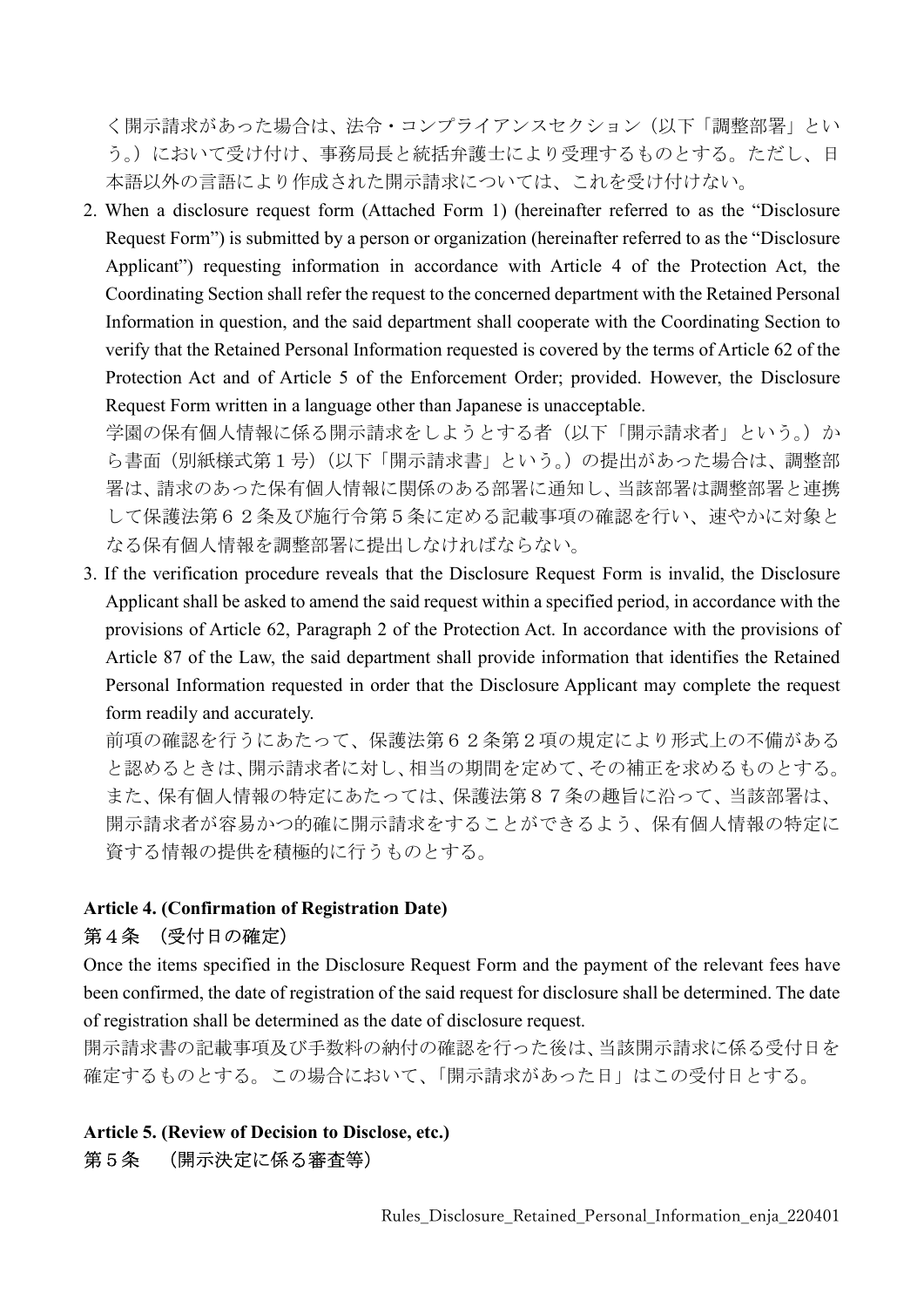1. Upon registration of the disclosure request referred to in the preceding article, the department holding the said Retained Personal Information (hereinafter, the "Department Concerned") shall expedite examinations and other necessary procedures regarding a disclosure decision in accordance with the Corporation's Review Standard for Personal Information Disclosure through cooperation with the General Counsel and the Coordinating Section.

前条の受付後、当該保有法人文書を保有する部署(以下「担当部署」という。)は、直ち に、統括弁護士及び調整部署と協力し、学園の保有個人情報開示審査基準にしたがって開 示決定に係る審査その他必要な手続きを行わなければならない。

2. If the Retained Personal Information concerned with a disclosure request contains non-disclosure information, the Department Concerned shall consult with the General Counsel and the Coordinating Section and shall consider the application of partial disclosure or discretionary disclosure for reasons of public interest. However, if disclosure would cause any of the following to occur, the information may not be disclosed in whole or in part;

開示請求に係る保有個人情報に不開示情報が含まれている場合、担当部署は、統括弁護士 及び調整部署と相談し、部分開示や公益上の理由による裁量的開示の適用について検討 しなければならない。ただし、開示することにより次の各号のいずれかに該当する場合 は、その全部又は一部を開示しないことができる。

(1) Cases in which there is a risk of harm to the individual's life, body, property, or other interests or a third party;

本人または第三者の生命、身体、財産その他件利益を害する恐れがある場合

(2) Cases in which there is a risk of a significant hindrance to the proper execution of the Corporation's business; and

学園の業務の適正な実施に著しい支障を及ぼす恐れがある場合

- (3) Cases in which it would violate other laws and regulations. 他の法令に違反することになる場合
- 3. In the case where non-disclosure information is recorded in the Retained Personal Information concerned with a disclosure request, if the part containing the non-disclosure information can be easily classified and removed, and that the purpose of the disclosure request will not be impaired by such classification and removal, the part excluding such part shall be disclosed.

開示請求に係る保有個人情報に不開示情報が記録されている場合、不開示情報が記録さ れている部分を容易に区分して除くことができ、かつ区分して除くことにより当該開示 請求の趣旨が損なわれることがないと認められるときは、当該部分を除いた部分につき 開示するものとする。

4. Even in the case where non-disclosure information is recorded in the Retained Personal Information concerned with a disclosure request, the Retained Personal Information shall be disclosed when it is essential for the public interest.

開示請求に係る保有個人情報に不開示情報が記録されている場合であっても、公益上特 に必要があると認めるときは、当該保有個人情報を開示するものとする。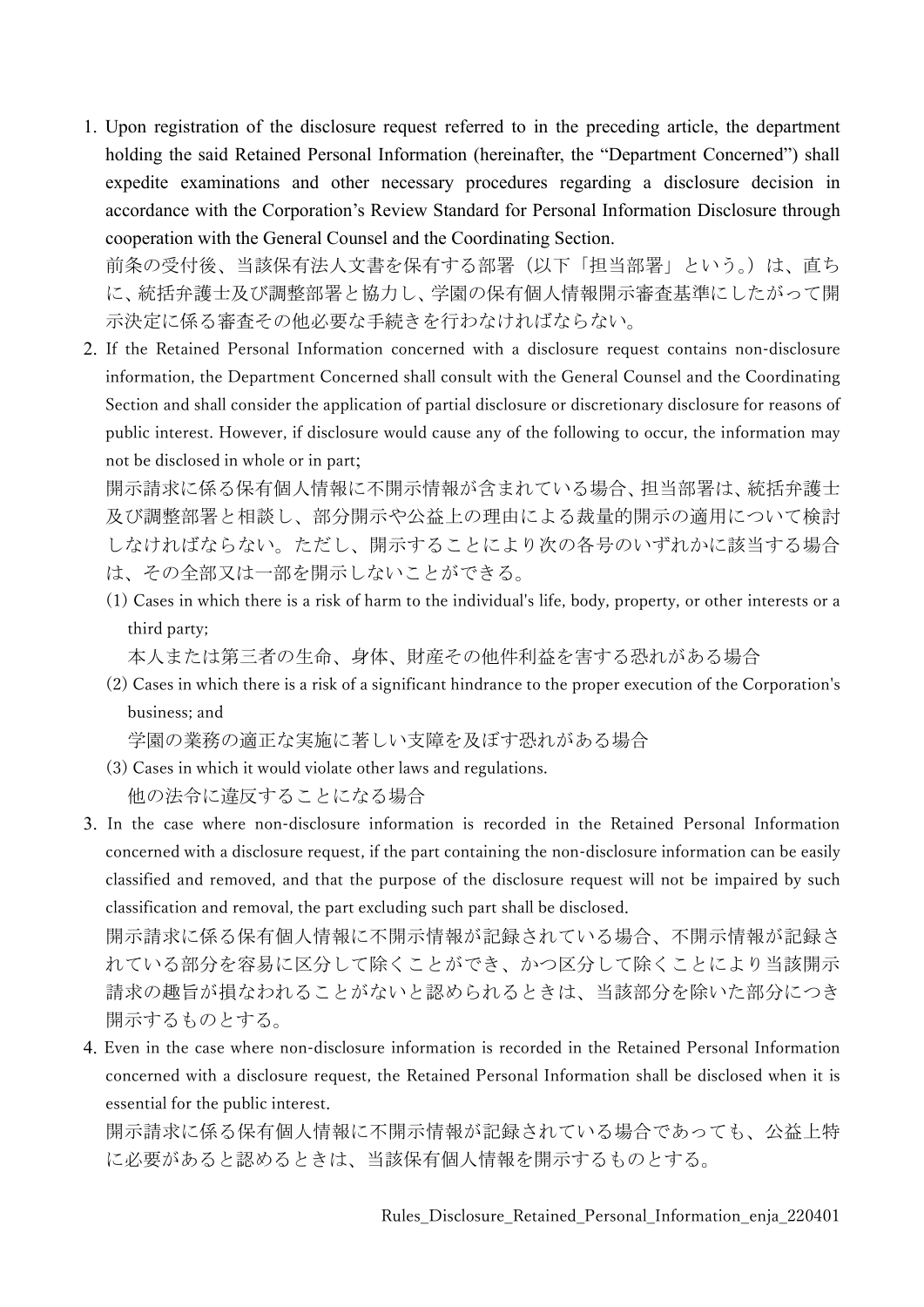### Article 6. (Decision for Disclosure Request) 第6条 (開示請求に係る決定)

1. The Department Concerned shall prepare a draft of the decision concerned with the disclosure request, and the CEO's final approval thereof shall be given following consultation with the Secretary General, General Counsel and Coordinating Section.

開示請求に係る決定は、担当部署で起草するものとし、事務局長、統括弁護士及び調整部 署への合議を経て、理事長の最終決裁を得るものとする。

- 2. In notifying the Disclosure Applicant after the completion of the decision in the preceding paragraph, the Secretary General shall attach the document (Attached Form 2. Which the matters proposed by the applicant concerned are not yet stated) pertaining to the request for implementation of disclosure. 事務局長は、前項の決裁の終了後、開示請求者に対し通知するにあたっては、開示実施申 出に係る書面(別紙様式第2号。当該申出者による申出事項が未記載のもの。)も併せて 添付するものとする。
- 3. When there is more than one department in charge of a disclosure request, and when there is a Department Concerned designated by the Secretary General as a representative, the preparation of the disclosure request referred to in the preceding two paragraphs shall be done collectively by the designated Department Concerned.

開示請求に係る担当部署が複数にわたる場合、事務局長が代表として指定する担当部署 があるとき、前2項の開示請求に係る起案は、当該指定を受けた担当部署が取りまとめて 行うものとする。

4. When a decision has been made not to disclose all or part of the Retained Personal Information concerned with a disclosure request, when said Retained Personal Information does not exist, or when disclosure by the method requested by the disclosure requester is difficult, the Secretary General shall notify the Disclosure Applicant to that effect.

開示請求に係る保有個人情報の全部又は一部について開示しない旨の決定をしたとき、 当該保有個人情報が存在しないとき又は開示請求者が請求した方法による開示が困難で あるとき、事務局長は、開示請求者に対し、その旨を通知しなければならない。

# Article 7. (Extension, etc. of Disclosure Decision Time Limit) 第7条 (開示決定等の期限の延長等)

1. When it is considered necessary to grant an extension of the time limit set for a disclosure decision or for other procedures, in accordance with the provisions of Article 10, Paragraph 2 or of Article 11 of the Protection Act, the head of the Department Concerned shall notify the CEO to that effect through consultation with the Secretary General, General Counsel and the Coordinating Section, and conduct necessary procedures under the consent with them.

担当部署の長は、保護法第10条第2項又は保護法第11条の規定を適用して開示決定 等の期限の延長等の決定を行う必要があると認める場合は、事務局長、統括弁護士及び調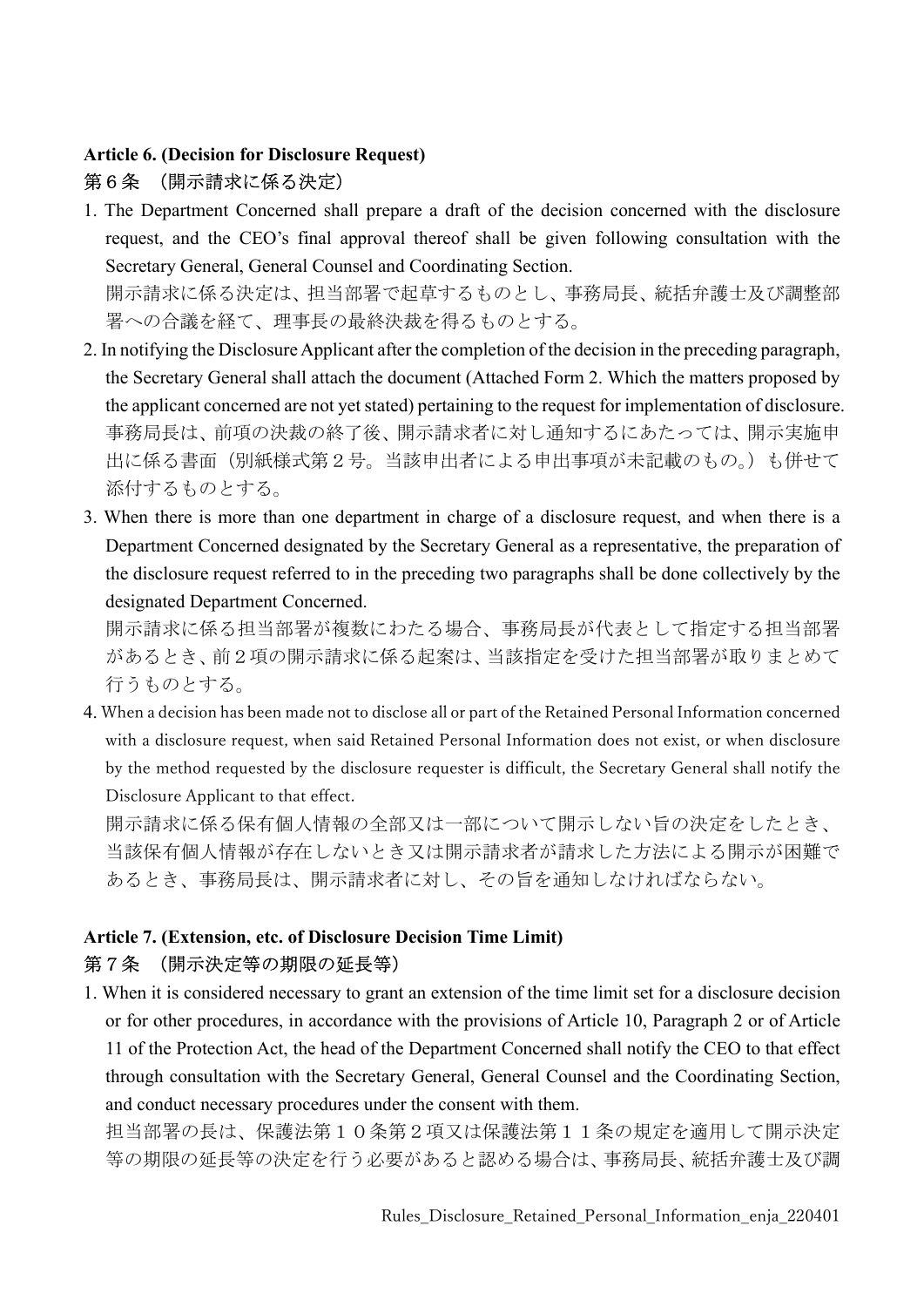整部署と相談のうえ、理事長にその旨報告し、その了解のもと必要な手続きを行うものも のとする。

### Article 8. (Implementation of Disclosure)

#### 第8条 (開示の実施)

1. Upon receipt of the document regarding request for implementation of disclosure (Attached Form 2) (hereinafter referred to as the "Disclosure Implementation Application"), the Coordinating Section shall refer the said request forthwith to the Department Concerned and the Department Concerned shall implement the disclosure in accordance with the procedure described in the method designated by the Disclosure Applicant.

調整部署は、開示実施申出に係る書面(別紙様式第2号)(以下「開示実施申出書」とい う。)を受け付けたときは、直ちに担当部署に送付し、担当部署は開示請求者が請求した 方法により開示を実施するものとする。

2. When implementing disclosure by inspection at the office of the Corporation, the employee of the Department Concerned shall bring the Retained Personal Information concerned to the reception desk, attend the disclosure and provide a necessary explanation at the request of the Disclosure Applicant.

学園の事業場所における閲覧による開示にあっては、担当部署の職員が開示に係る保有 個人情報を受付に持参し、保有個人情報の開示に立会い、開示請求者の求めに応じて必要 な説明を行うものとする。

3. Partial disclosure shall be implemented in accordance with the designated method in order to ensure that information that should not be disclosed is not made available and to make clear the scope of the information that is disclosed.

部分開示を実施する場合には、不開示情報が明らかにならないよう開示の実施の方法ご とに適切に行い、部分開示の範囲が明確になるように開示を実施するものとする。

### Article 9. (Disclosure of Specific Personal Information)

#### 第9条 (特定個人情報の開示)

1. When there is a request from the individual in writing or orally to disclose the Retained Personal Data that relates to Specific Personal Information, that may lead to the identification of such individual (including notifying the individual that the Corporation has not such Retained Personal Data that relates to Specific Personal Information that may lead to the identification of such individual. The same shall apply hereinafter), the Corporation shall disclose such Retained Personal Data after verifying the identity of the individual through identification papers. However, the Corporation may keep all or part of the Retained Personal Data undisclosed when falling under any of the following items.

学園は、本人から、当該本人が識別される特定個人情報に係る保有個人データについて、 書面又は口頭により、その開示(当該本人が識別される特定個人情報に係る保有個人デー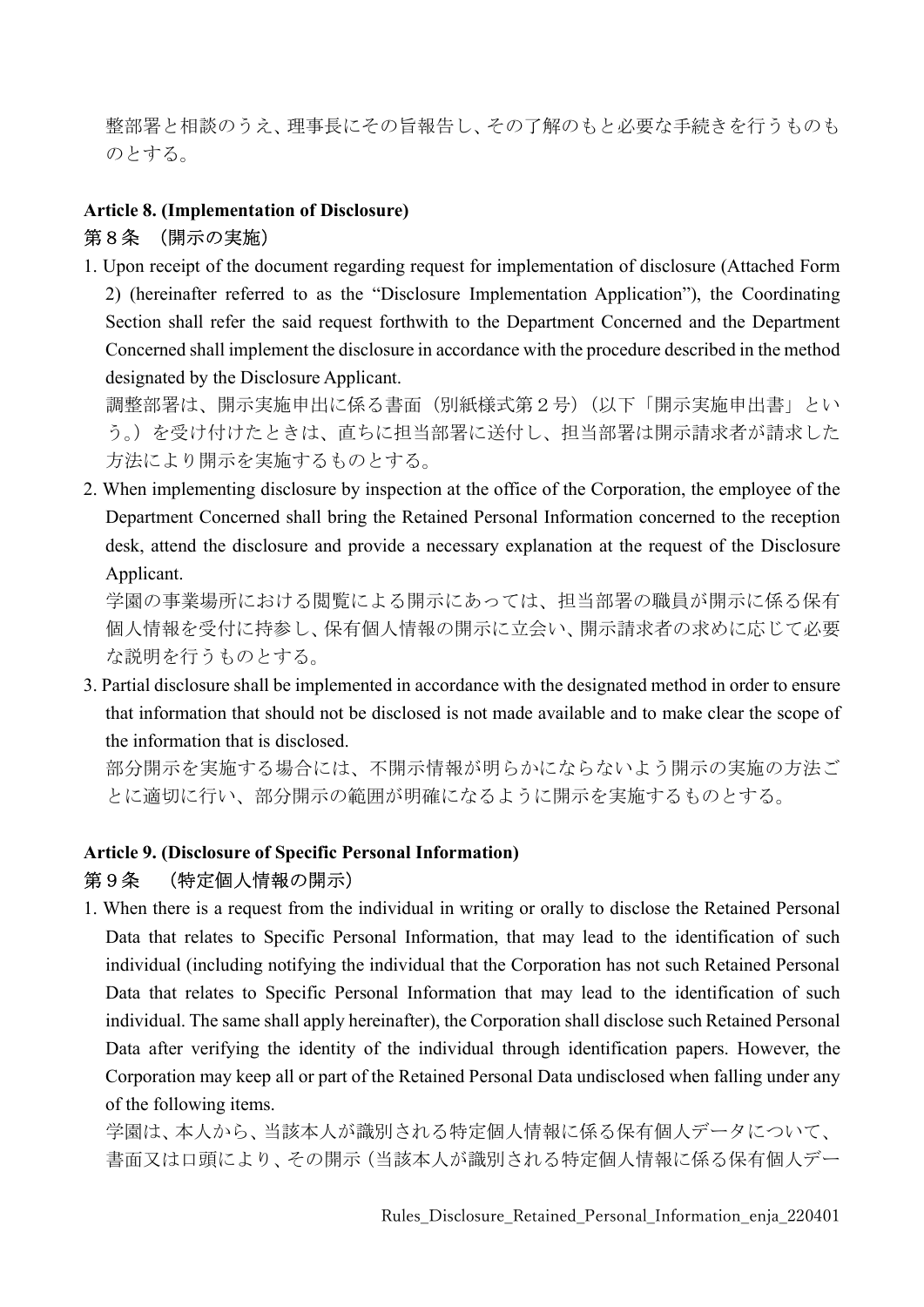タを保有していないときにその旨を知らせることを含む。以下同じ。)の申出があったと きは、身分証明書により本人であることを確認の上、開示するものとする。ただし、開示 することにより次の各号のいずれかに該当する場合、学園は、その全部又は一部を開示し ないことができる。

(1) In cases where there is risk of harm to the life, body, property or other rights or interests of the individual or a third party

本人又は第三者の生命、身体、財産その他の権利利益を害するおそれがある場合

(2) In cases where there is a risk of a serious impediment to the proper execution of the Corporation's business

学園の事業の適切な実施に著しい支障を及ぼすおそれがある場合

- (3) In cases that would violate laws and regulations 法令に違反することとなる場合
- 2. Disclosure shall be in writing. However, in cases where there is request from the applicant who requested the disclosure, disclosure may be made in a method other than in writing. 開示は、書面により行うものとする。ただし、開示の申出をした者の求めがあるときは、 書面以外の方法により開示をすることができる。
- 3. The notice of the decision to disclose or not disclose Retained Personal Data that relates to Specific Personal Information shall be provided to the individual in writing without delay. 特定個人情報に係る保有個人データの開示又は不開示の決定の通知は、本人に対し、書面 により遅滞なく行うものとする。

## Article 10. (Methods of Implementation of Disclosure of Retained Personal Information) 第10条 (保有個人情報の開示の実施の方法)

1. The inspection method of the Retained Personal Information recorded in the following documents or pictures, etc. shall be implemented by inspecting the Retained Personal Information recorded in the respective items.

次の各号に掲げる文書又は図画等に記録されている保有個人情報の閲覧の方法は、それ ぞれ当該各号に定めるものに記録されている保有個人情報を閲覧することとする。

(1) Documents or pictures (excluding those stipulated in the next item through Item 4, and Paragraph 4)

文書又は図画(次号から第4号まで又は第4項に該当するものを除く。)

Those documents or pictures (however, when provisions of the proviso of Article 87, paragraph 1 of the Protection Act apply, those stipulated in Item 1 of the following paragraph shall be inspected)

当該文書又は図画(保護法第87条第1項ただし書の規定が適用される場合にあって は、次項第1号に定めるもの)

(2) Microfilms

マイクロフィルム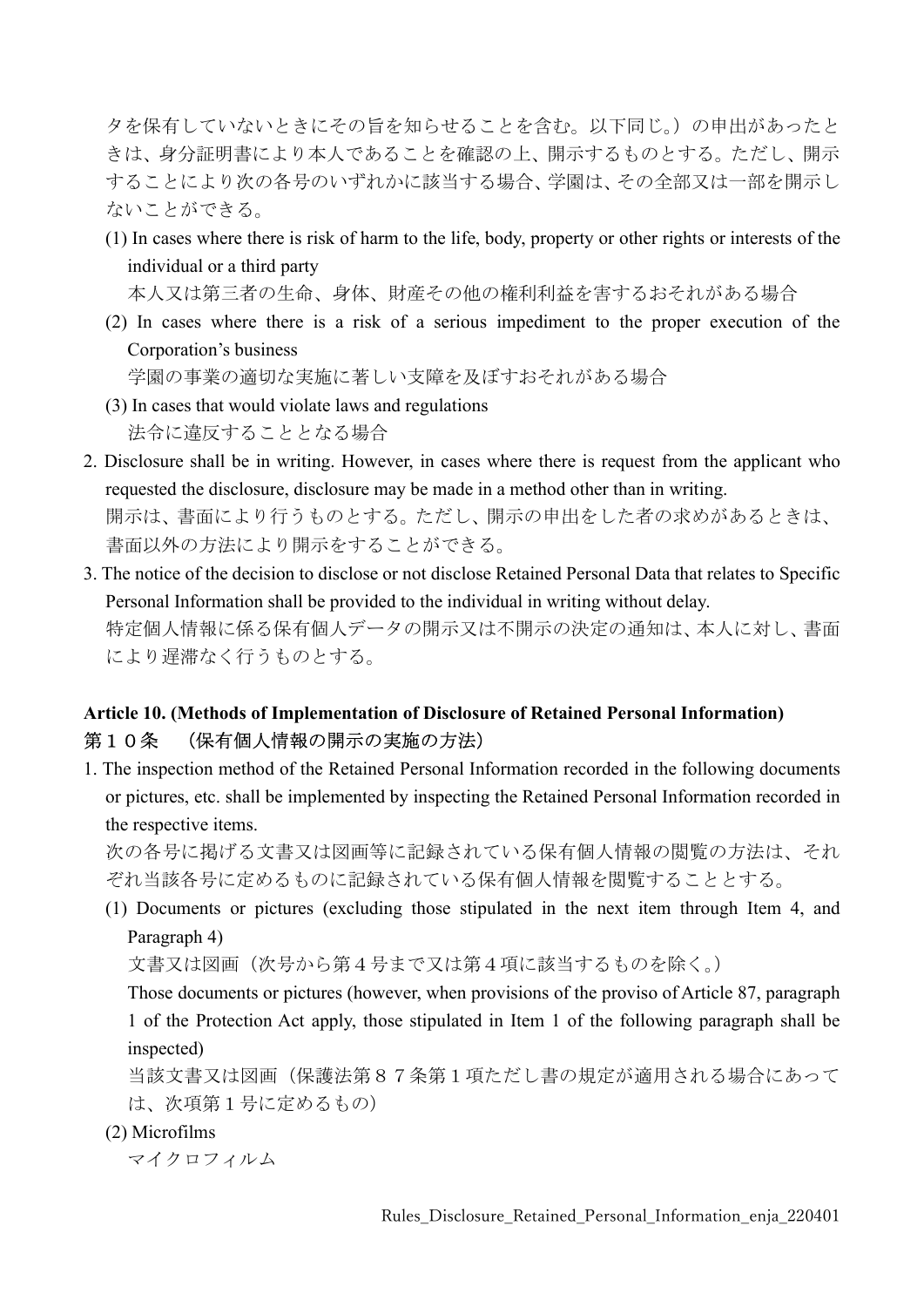Images of the microfilms projected with specified equipment; however, if they are difficult to be presented as such, the images of the microfilms shall be printed on paper sized at Column A, Number 1, as defined in the Japanese Industrial Standards (hereinafter referred to as "A1"), or smaller.

当該マイクロフィルムを専用機器により映写したもの。ただし、これにより難い場合 にあっては、当該マイクロフィルムを日本工業規格A列一番(以 下「A1判」という。) 以下の大きさの用紙に印刷したもの

(3) Photograph films

写真フィルム

Images of the photograph films printed on photographic printing paper (limited to the sizes of 89mm high and 127mm wide or 203mm high and 254mm wide; the same shall apply hereafter) 当該写真フィルムを印画紙(縦89ミリメートル、横127ミリメートルのもの又は 縦203ミリメートル、横254ミリメートルのものに限る。以下同じ。)に印画した もの

(4) Slides (excluding cases stipulated in paragraph 5; the same shall apply to item 4 of the preceding paragraph)

スライド(第5項に規定する場合におけるものを除く。次項第4号において同じ。) Images of the slides projected with specified equipment 当該スライドを専用機器により映写したもの

2. The delivery method of the copies of the Retained Personal Information recorded in the following documents or pictures, etc. shall be implemented by delivering those specified in the respective items.

次の各号に掲げる文書又は図画に記録されている保有個人情報の写しの交付の方法は、 それぞれ当該各号に定めるものを交付することとする。

(1) Documents or pictures (excluding those stipulated in the next item through Item 4, and Paragraph 4)

文書又は図画(次号から第4号まで又は第4項に該当するものを除く。)

The documents or pictures copied on paper sized at column A, number 3, defined in the Japanese Industrial Standards (hereinafter referred to as "A3"), or smaller with copiers; however, if they are difficult to be presented as such, the documents or pictures copied on A1 paper or paper sized at Column A, Number 2, as defined in the Japanese Industrial Standards (hereinafter referred to as "A2") with copiers, or the images of the documents or pictures printed on photographic printing paper

当該文書又は図画を複写機により日本工業規格A列3番(以下「A3判」という。)以 下の大きさの用紙に複写したもの。ただし、これにより難い場合にあっては、当該文 書若しくは図画を複写機によりA1判若しくは日本工業規格A列2番(以下「A2判」 という。)の用紙に複写したもの又は当該文書若しくは図画を撮影した写真フィルムを 印画紙に印画したもの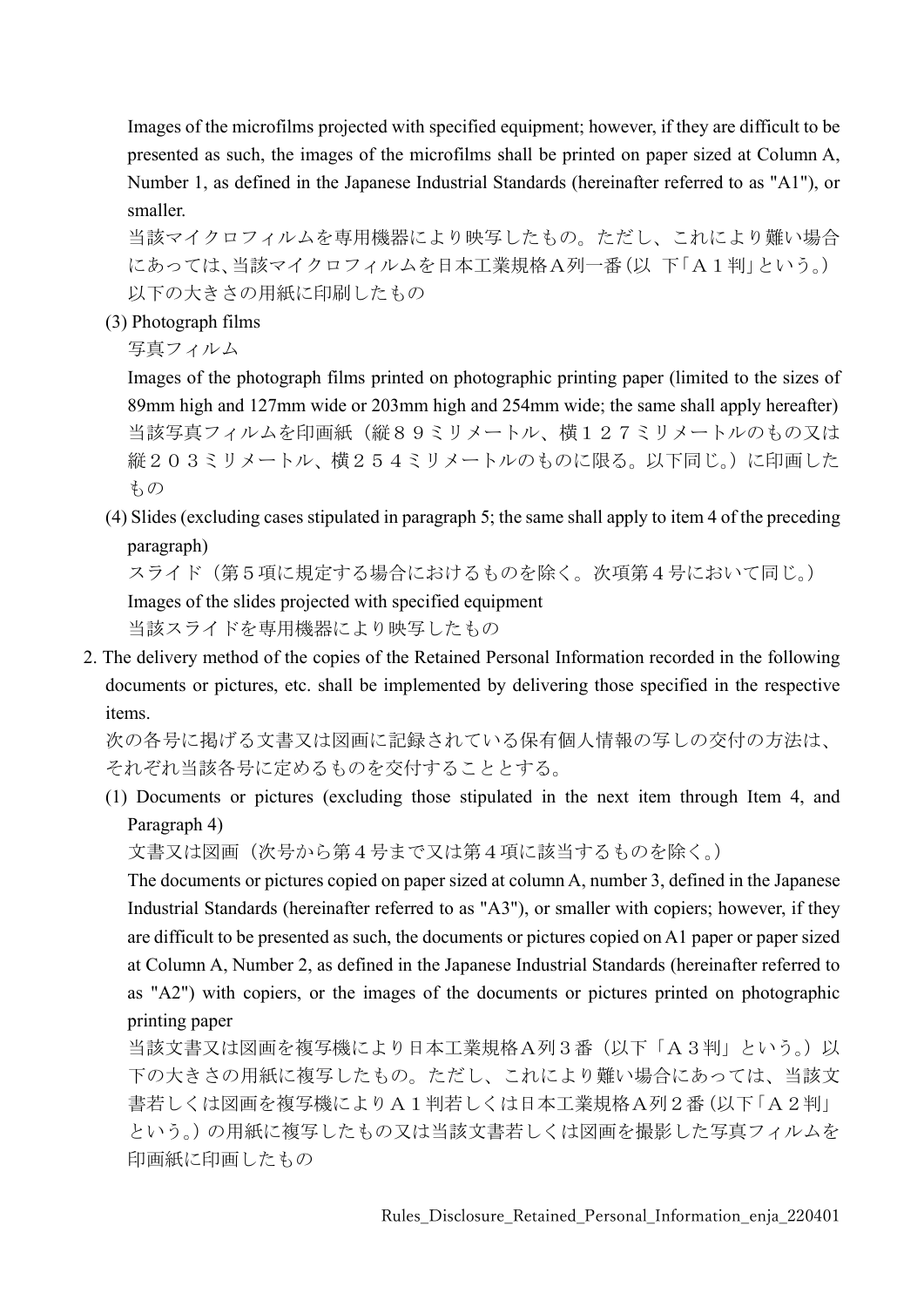(2) Microfilms

マイクロフィルム

Printed materials of the microfilms on paper sized at Column A, Number 4, as defined in the Japanese Industrial Standards (hereinafter referred to as "A4") However, if they are difficult to be presented as such, printed materials of the microfilm on A1, A2, or A3 paper

当該マイクロフィルムを日本工業規格A列4番(以下「A4判」という。) の用紙に印 刷したもの。ただし、これにより難い場合であっては、A1判、A2判又はA3判の用 紙に印刷したもの

(3) Photograph films

写真フィルム

Images of the photograph films printed on photographic printing paper 当該写真フィルムを印画紙に印画したもの

(4) Slides

スライド

Images of the slides printed on photographic printing paper 当該スライドを印画紙に印画したもの

3. The disclosure method of the Retained Personal Information recorded in the following electromagnetic media pursuant to the provisions of Article 24, paragraph 2 of the Protection Act shall be implemented by the methods specified in the respective items.

次の各号に掲げる電磁的記録に記録されている保有個人情報についての保護法第24条 第2項に規定する開示の実施の方法は、それぞれ当該各号に定める方法とする。

(1) Recorded audio tapes (excluding those stipulated in Paragraph 5; the same apply thereinafter in this item) or recorded audio disks

録音テープ(第5項に規定する場合におけるものを除く。以下この号において同じ。) 又は録音ディスク:

The following methods

次に掲げる方法

- (I) Listening to materials recorded on the recording tapes or disks, played on specified equipment 当該録音テープ又は録音ディスクを専用機器により再生したものの聴取
- (II) Delivery of audio cassette tapes (limited to 120-minute tapes complying with Japanese Industrial Standards C5568), which are copies of the original recording audit tapes or disks 当該録音テープ又は録音ディスクを録音カセットテープ(日本工業規格C5568 に適合する記録時間120分のものに限る。)に複写したものの交付
- (2) Video tapes or video disks

ビデオテープ又はビデオディスク:

The following methods

次に掲げる方法

(I) Listening to and viewing the video tapes or video disks played on specified equipment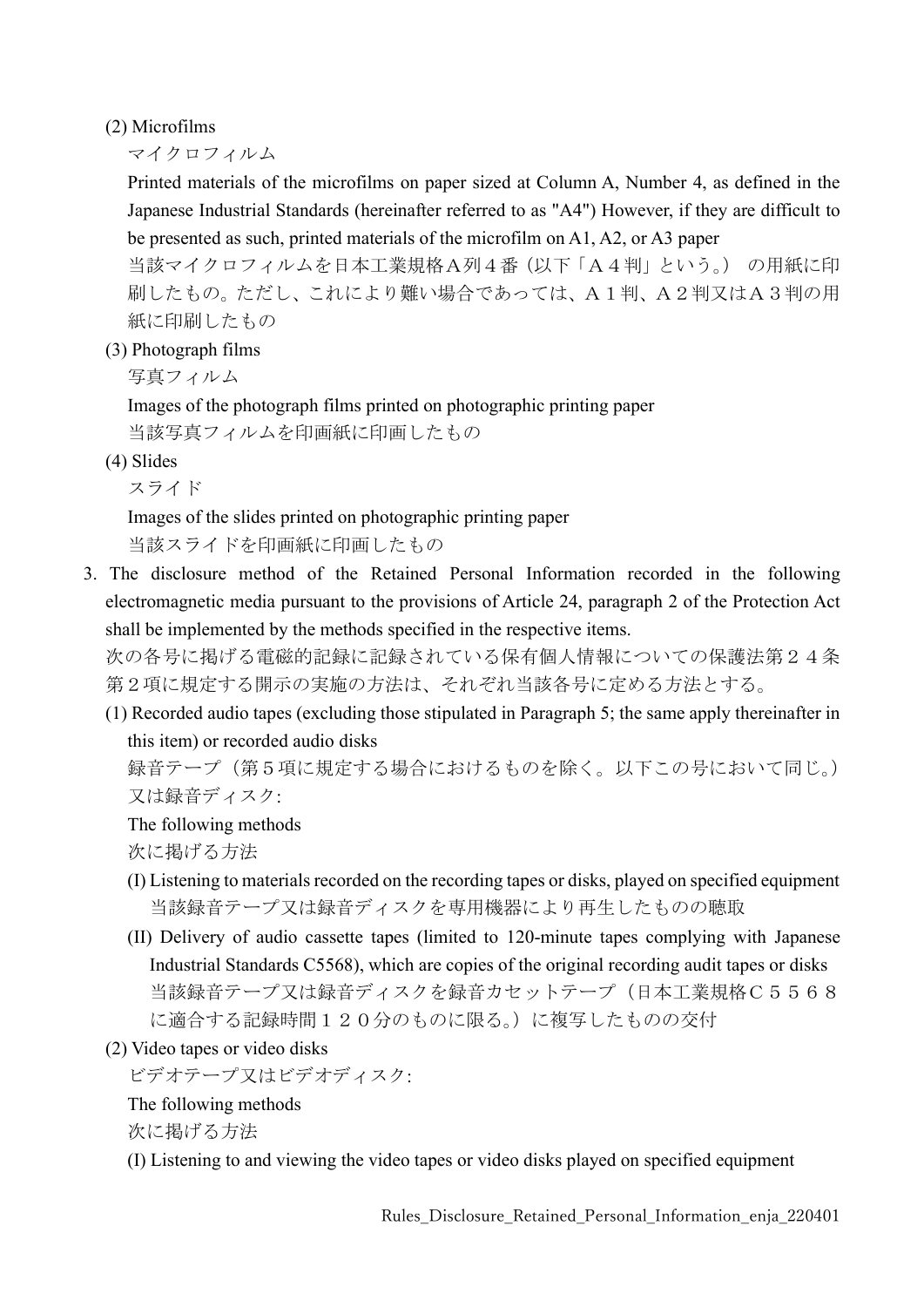当該ビデオテープ又はビデオディスクを専用機器により再生したものの視聴

- (II) Delivery of video cassette tapes (limited to 120-minute tapes complying with Japanese Industrial Standards C5581), which are copies of the original video tapes or video disks 当該ビデオテープ又はビデオディスクをビデオカセットテープ(日本工業規格C5 581に適合する記録時間120分のものに限る。以下同じ。)に複写したものの交 付
- (3) Electromagnetic records (excluding those falling under the preceding two items or the next paragraph)

電磁的記録(前二号又は次項に該当するものを除く。):

Any of the following methods that may be executed with programs (commands to electronic computers, configured to produce the results stated in "1") held by the Corporation

次に掲げる方法であって、学園がその保有するプログラム(電子計算機に対する指令 であって、1の結果を得ることができるように組み合わされたものをいう。)により行 うことができるもの

- (I) Inspection of the electromagnetic records output on A3 or smaller paper 当該電磁的記録をA3判以下の大きさの用紙に出力したものの閲覧
- (II) Inspection, or listening/viewing, of playback of the electromagnetic records with specified equipment (limited to equipment installed specifically for inspection or listening/viewing by persons allowed to access the disclosed materials) 当該電磁的記録を専用機器(開示を受ける者の閲覧又は視聴の用に供するために備
- え付けられているものに限る。)により再生したものの閲覧又は視聴 (III) Delivery of the electromagnetic records output on A3 or smaller paper
	- 当該電磁的記録をA3判以下の大きさの用紙に出力したものの交付
- (IV) Delivery of flexible disk cartridges (limited to those that are 90mm wide, complying with Japanese Industrial Standards X6223), which are copies of the original electromagnetic records

当該電磁的記録をフレキシブルディスクカートリッジ(日本工業規格X6223 に 適合する幅90ミリメートルのものに限る。)に複写したものの交付

- (V) Delivery of optical disks (limited to those that are 120mm in diameter, complying with Japanese Industrial Standards X0606 and X6281, and capable of being played on the dedicated playback equipment), which are copies of the original electromagnetic records 当該電磁的記録を光ディスク(日本工業規格X0606及びX6281に適合する 直径120ミリメートルの光ディスクの再生装置で再生することが可能なものに限 る。)に複写したものの交付
- 4. Methods of disclosure of Retained Personal Information recorded in electromagnetic records when it is difficult to disclose the same in any of the methods stipulated in the preceding paragraph due to types or quantities of the electromagnetic records shall be determined on a case-by-case basis by taking into consideration the relevant methods stipulated in the Cabinet Order.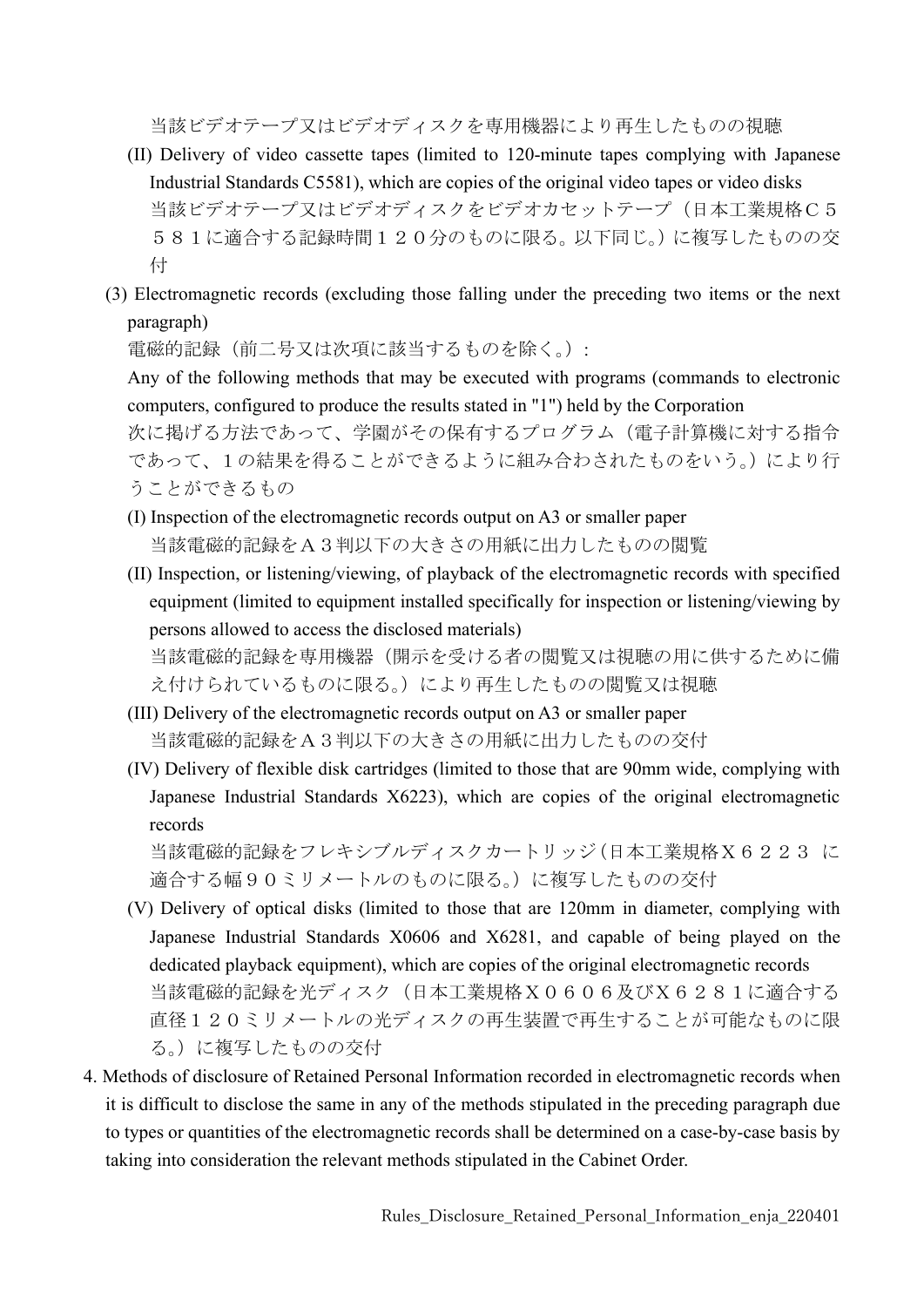電磁的記録の種別又は量により、前項各号の方法により開示することが困難である場合 の当該電磁的記録に記録されている保有個人情報の開示の方法は、施行令において定め る方法を参酌してその都度定める。

5. Methods of implementation of disclosure of Retained Personal Information recorded in movie films shall be as indicated below.

映画フィルムに記録されている保有個人情報の開示の実施の方法は、次に掲げる方法と する。

- (1) Listening to and viewing the movie films played on specified equipment 当該映画フィルムを専用機器により映写したものの視聴
- (2) Delivery of the movie films copied in video cassette tapes 当該映画フィルムをビデオカセットテープに複写したものの交付
- 6. Methods of implementation of disclosure of Retained Personal Information recorded in slides and audio materials concerning the contents of the slides through viewing and listening simultaneously shall be as indicated below.

スライド及び当該スライドの内容に関する音声に記録されている保有個人情報を記録し た録音テープを同時に視聴する場合における開示の実施の方法は、次に掲げる方法とす る。

(1) Viewing and listening to materials recorded on the slides and the recording tapes, played on specified equipment

当該スライド及び当該録音テープを専用機器により再生したものの視聴

- (2) Delivery of the slides and the recording audio tapes copied in video cassette tapes 当該スライド及び当該録音テープをビデオカセットテープに複写したものの交付
- 7. When the Retained Personal Information is disclosed pursuant to the provisions of Item 6 above, the non-disclosure information stipulated in each item of Article 78 of the Protection Act shall be eliminated.

前6号の規定により保有個人情報を開示するに際しては、保護法第78条各号に定める 不開示情報を除いて行わなければならない。

Article 11. (Amounts of Fees, etc.)

第11条 手数料の額等

1. The amount of the fee stipulated in Article 89, paragraph 1 of the Protection Act shall be 300 yen per Retained corporate Record containing the Retained Personal Information pertaining to the disclosure request (hereinafter referred to as the "Retained Corporate Record").

保護法第89条第1項の手数料の額は、開示請求に係る保有個人情報が記録されている 保有法人文書(以下「保有法人文書」という。)1件につき300円とする。

2. When the Disclosure Applicant makes a disclosure request for multiple Retained Corporate Records that satisfy any of the following items with a single documented disclosure request, the provision of the preceding paragraph shall apply by regarding the multiple Retained Corporate Records as a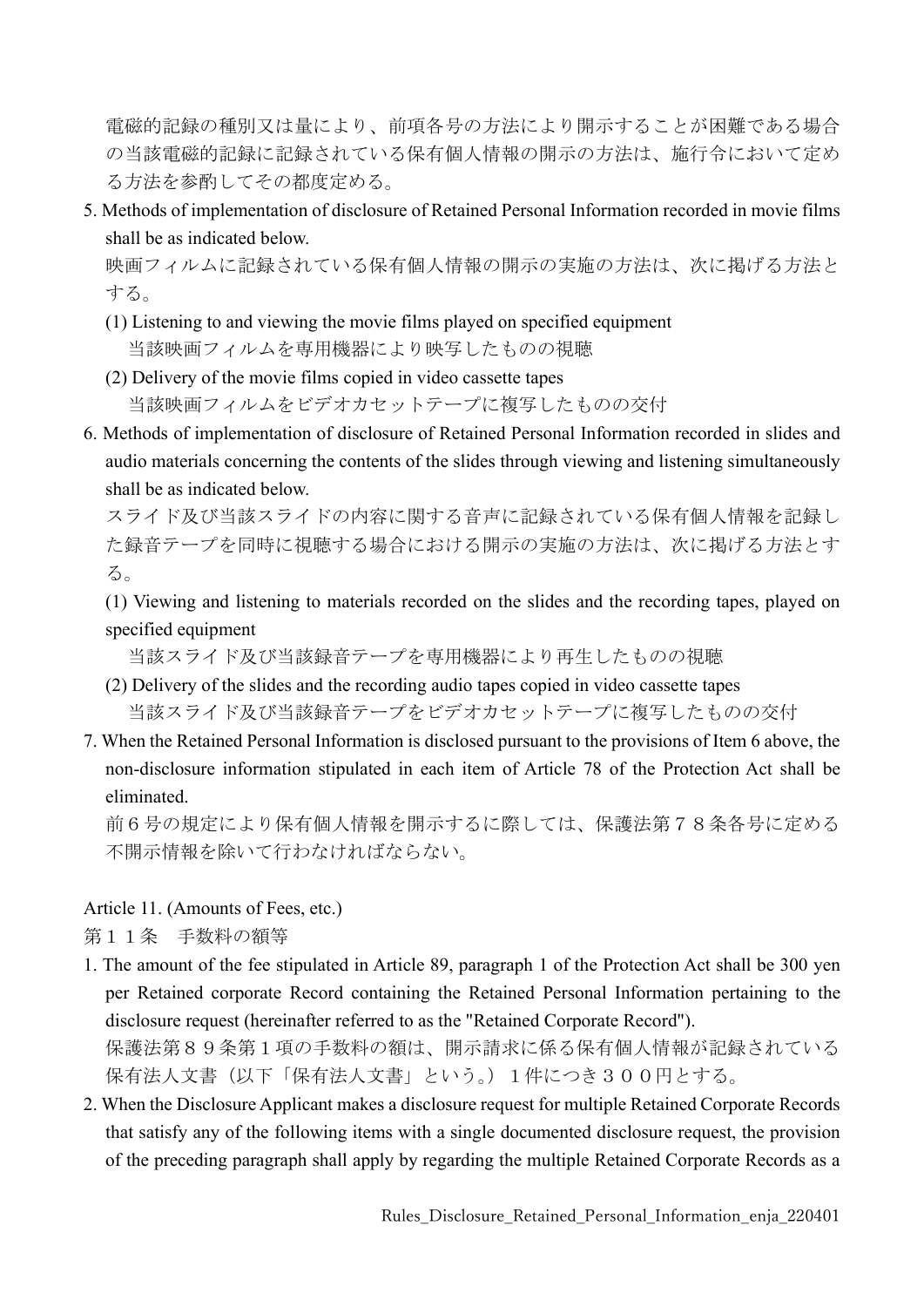single Retained Corporate Record.

開示請求者が次の各号のいずれかに該当する複数の保有法人文書の開示請求を一の開示 請求書によって行うときは、前項の規定の適用については、当該複数の保有法人文書を1 件の保有法人文書とみなすことができる。

(1) Multiple Retained Corporate Records compiled into a single Corporate Record File (compilation of mutually closely connected Retained Corporate Records in a unit to contribute to efficient handling of business affairs and projects, and proper preservation of Retained Corporate Records (limited to those the preservation periods of which are one year or more and for which it is appropriate to set identical preservation periods))

一の法人文書ファイル(能率的な事務又は事業の処理及び保有法人文書の適切な保存 の目的を達成するためにまとめられた、相互に密接な関連を有する保有法人文書(保 存期間 が1年以上のものであって、当該保存期間を同じくすることが適当であるもの に限る。)の集合物をいう。)にまとめられた複数の保有法人文書

(2) In addition to those stipulated in the preceding item, mutually closely connected multiple Retained Corporate Records

前号に掲げるもののほか、相互に密接な関連を有する複数の保有法人文書

3. The disclosure fee shall be transferred to the financial institution accounts designated by the Corporation, and a copy of the transfer certificate shall be attached to the Disclosure Request Form or the Disclosure Implementation Application.

開示手数料の徴収の方法は、原則、学園の指定する金融機関への口座振込みによるものと し、開示請求書又は開示実施申出書にその振込みに係る証の写しを添付するものとする。

- 4. Transfer charges, if incurred, shall not be borne by the Corporation, and the Corporation shall explain this policy to whoever pays the fee in advance. 前項の振込みにあたって費用が生じる場合があっても、学園は当該費用を負担しないも のとし、手数料の納入者には、あらかじめ説明するものとする。
- 5. Those who receive the disclosure of the Retained Personal Information may request delivery of copies of the Retained Corporate Records by paying the disclosure fee and the relevant postage. In this case, the postage shall be transferred to the accounts designated in Paragraph 3, above. 保有個人情報の開示を受ける者は、開示手数料のほか郵送料を納付して、保有法人文書の 写しの送付を求めることができる。この場合、当該郵送料の納付は、第3項で指定した口 座振込みによるものとする。

Article 12. (Fee Reduction and Exemption)

第12条 (手数料の減免)

1. When the person to whom the Retained Personal Information is disclosed is deemed to have difficulty in paying the fee because of economic hardship or other reasons, the CEO may waive the disclosure fee or reduce it by up to ¥2,000 per disclosure request.

理事長は、保有個人情報の開示を受ける者が経済的困難により開示実施手数料を納付す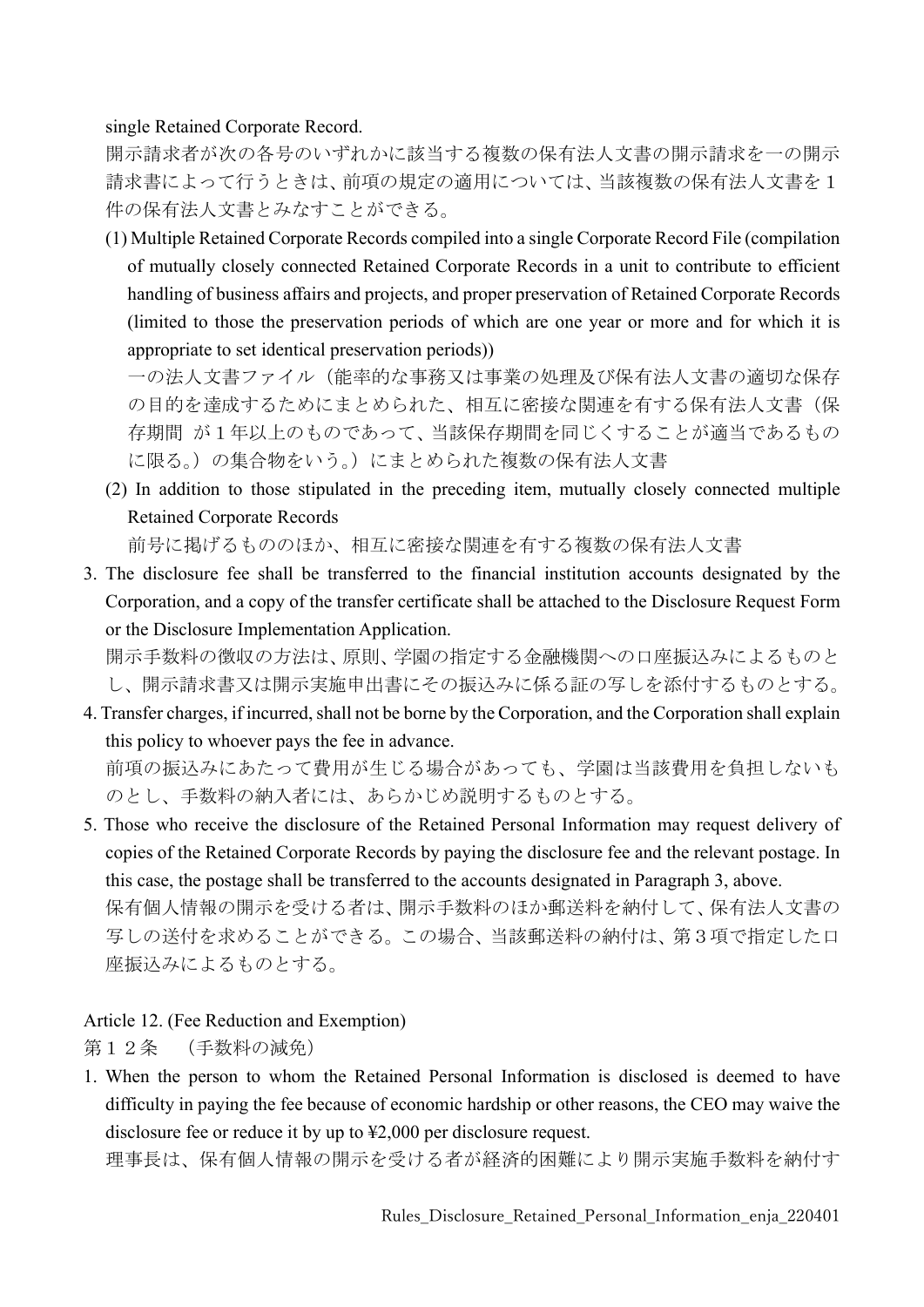る資力がないと認めるときは、開示請求1件につき2000円を限度として、開示実施手 数料を減額し又は免除を決定することができる。

2. Applicants wishing to benefit from the provisions of the preceding paragraph shall submit to the CEO an application form specifying their reasons for requesting fee reduction or exemption when they conduct the application in accordance with the provisions of Article 87, Paragraph 3 or 5 of the Protection Act.

前項の規定による開示実施手数料の減額又は免除を受けようとする者からは、保護法第 8715条第3項又は同条第5項の規定による申出を行う際に、併せて当該減額又は免 除を求める額及びその理由を記載した申請書を理事長宛てに受けなければならない。

3. Should the reason given in the said request form be that the said applicant receives public assistance as provided for in Article 11, Paragraph 1 of the Public Assistance Act (Act No. 144 of 1950), the said request shall be accompanied by a certificate confirming that the said assistance is being received, or, similar certificates should be attached to support applications based upon other reasons, respectively.

前項の申請書には、申請人が生活保護法(昭和25年法律第144号)第11条第1項各 号に掲げる扶助を受けていることを理由とする場合にあっては、当該扶助を受けている ことを証明する書面の添付を、その他の事実を理由とする場合にあっては当該事実を証 明する書面の添付を、それぞれ受けなければならない。

4. In addition to the cases provided for in Paragraph 1 above, when it is considered appropriate to make the public aware, by means of some disclosure implementation method, of Retained Personal Information for which disclosure has been requested, the CEO may decide to reduce or waive the fee for the said disclosure implementation method.

第1項の規定によるもののほか、理事長は、開示決定に係る保有個人情報を一定の開示の 実施の方法により一般に周知させることが適当であると認めるときは、当該開示の実施 の方法に係る開示実施手数料を減額し又は免除を決定することができる。

5. When reducing or waiving the said disclosure implementation fee, as provided for in Paragraph 1 above or in the preceding paragraph, the CEO shall suitably inform either the person applying for the reduction or waiving of the said disclosure implementation fee or the Disclosure Applicant for the said disclosure. The Disclosure Applicant requesting fee reduction or exemption referred to in Paragraph 2 above shall be informed if the said reduction or waiving of the disclosure implementation fee has not been approved.

理事長は、第1項又は前項の規定により当該実施の方法に係る開示実施手数料を減額し、 又は免除するときは、当該開示実施手数料の減額又は免除を受けようとする者又は当該 開示請求者にその旨通知するものとする。なお、第2項の申請に対して、当該開示実施手 数料の減額又は免除を認めない場合は、申請者にその旨通知するものとする。

#### Article 13. (Request for Correction and Suspension of Use)

第13条 (訂正及び利用停止の請求)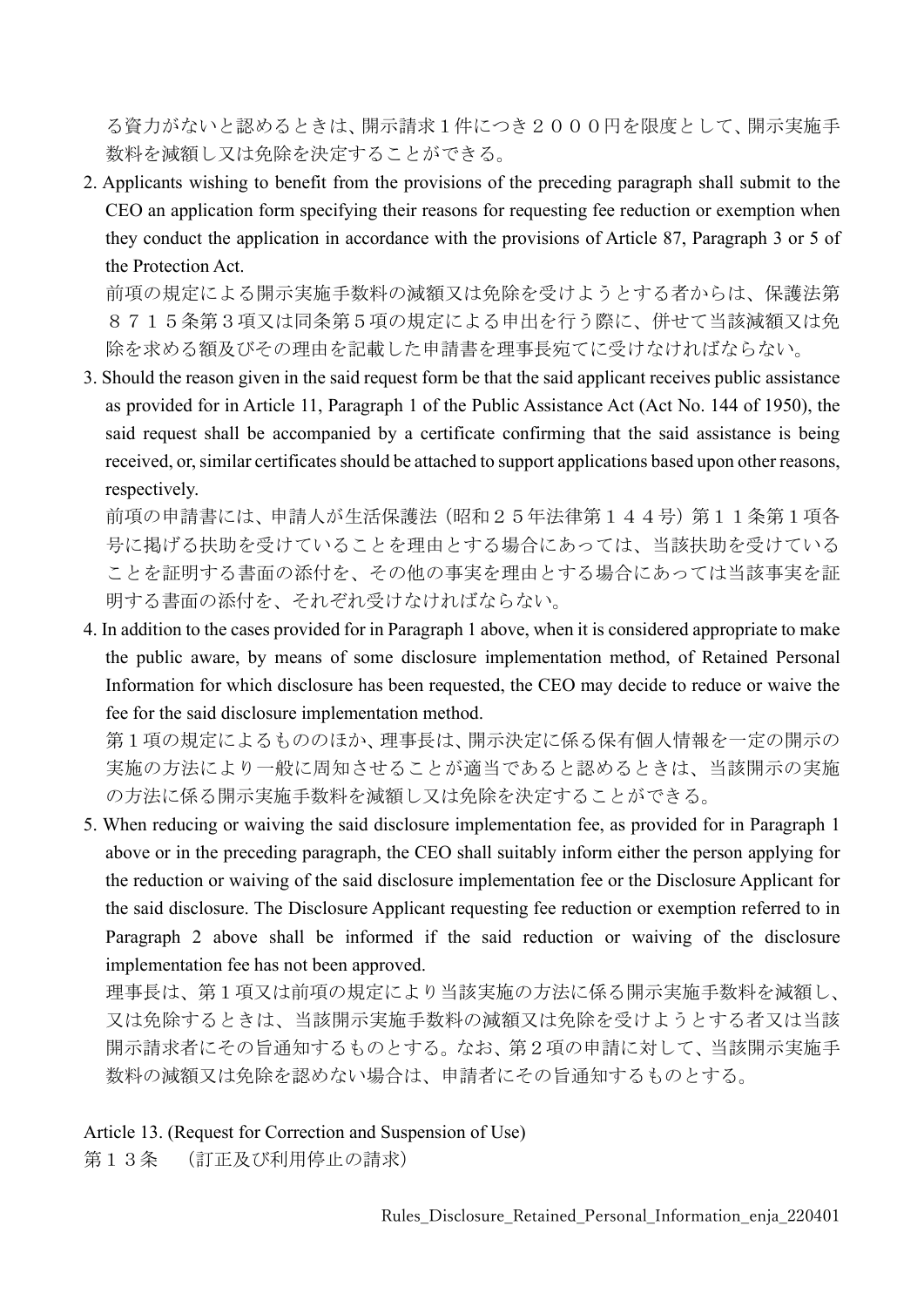- 1. The provisions of Articles 3 through 8 of these Rules shall apply to requests for correction or suspension of use of personal information held by the corporation. 学園の保有個人情報に係る訂正又は利用停止の請求については、本規程第3条から第8 条までの規定を準用する。
- 2. A request for correction of the Retained Personal Information shall be received by the submission of the Retained Personal Information Correction Request Form (Attached Form 3) from the requester of the correction.

保有個人情報の訂正は、その訂正の請求者が提出する訂正請求書(別紙様式第3号)によ り受け付けるものとする。

3. When the Corporation has corrected, etc. the Retained Personal Information based on the request as set forth in the preceding paragraph, or decided not to make such correction, etc., the Corporation shall notify the applicant of said correction, etc. of that effect (including the content of the correction, etc. if performed) without delay.

学園は、前項の規定に基づき求められた保有個人情報の内容の訂正等を行ったとき又は 訂正等を行わない旨の決定をしたときは、当該訂正の請求者に対し、遅滞なく、その旨 (訂正等を行ったときは、その内容を含む。)を通知するものとする。

4. A request for suspension of the use of the Retained Personal Information shall be received by the submission of the Retained Personal Information Suspension Request Form (Attached Form 4) from the requester of the suspension of use.

保有個人情報の利用停止は、その利用停止の請求者が提出する利用停止請求書(別紙様式 第4号)により受け付けるものとする。

5. When the Corporation has discontinued the use, etc. or has decided not to discontinue the use of the Retained Personal Information based on the request as set forth in the preceding paragraph, the Corporation shall notify the applicant of said suspension of use, etc. of that effect without delay. 学園は、前項の規定に基づき求められた保有個人情報の利用停止等を行ったとき又は利 用停止等を行わない旨の決定をしたときは、当該利用停止等の請求者に対し、遅滞なく、 その旨を通知するものとする。

### Article 14. (Corrections of Specific Personal Information)

第14条 (特定個人情報の訂正、追加又は削除)

1. When there has been a request from the individual to correct, add or delete the Retained Personal Data that relates to Specific Personal Information on the ground that the Retained Personal Data that relates to such Specific Personal Information that may lead to the identification of such individual is contrary to the fact, the Corporation shall, except in cases in which special procedures are prescribed by any other laws and regulations for such correction, addition or deletion, make a necessary investigation without delay within the scope necessary for the achievement of the purpose of use and, on the basis of the results, correct, add or delete the Retained Personal Data that relates to such Specific Personal Information.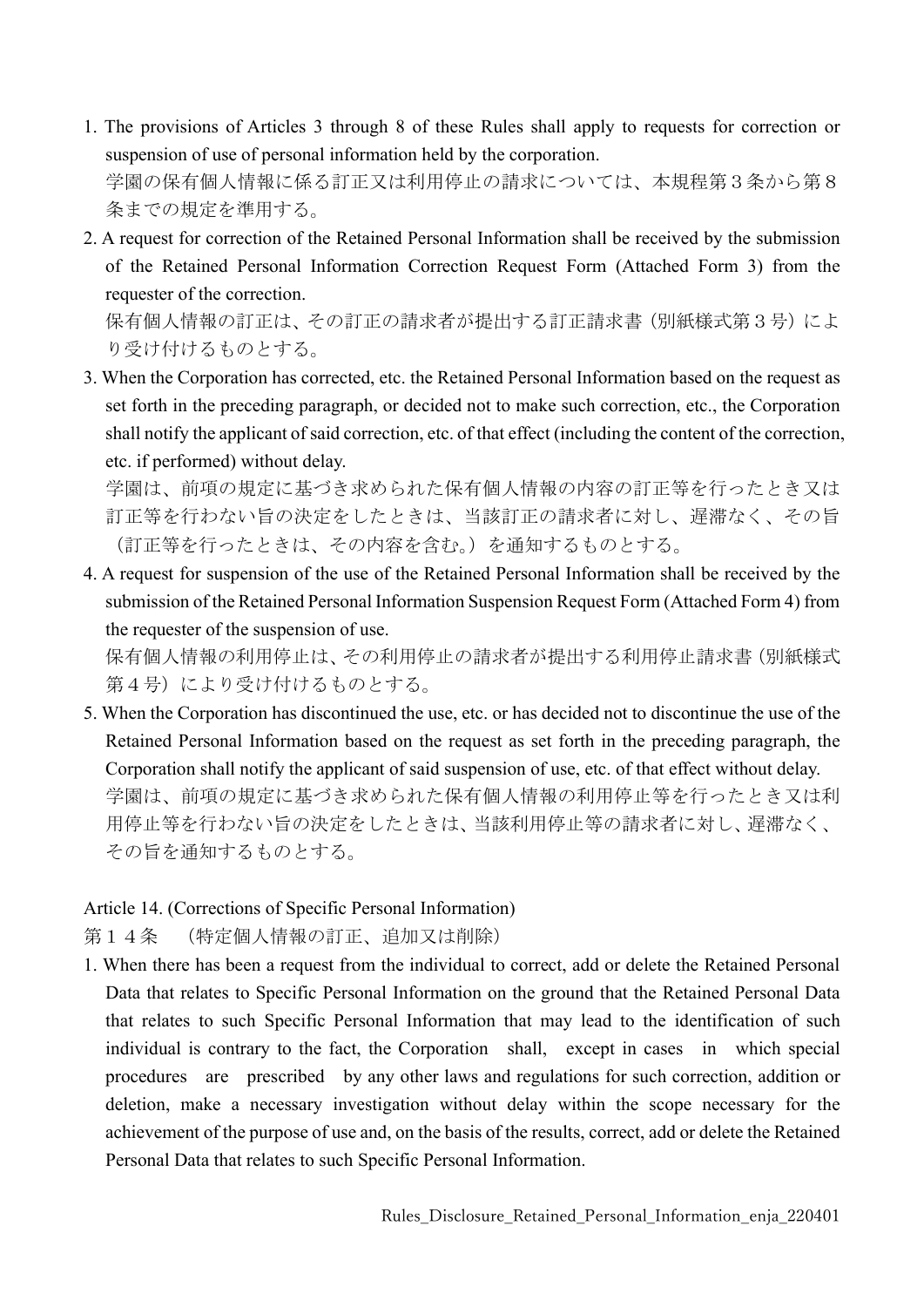学園は、本人から、当該本人が識別される特定個人情報に係る保有個人データの内容が事 実でないという理由によって当該特定個人情報に係る保有個人データの内容の訂正、追 加又は削除を求められた場合には、その内容の訂正、追加又は削除に関して他の法令の規 定により特別の手続が定められている場合を除き、利用目的の達成に必要な範囲内にお いて、遅滞なく必要な調査を行い、その結果に基づき、当該特定個人情報に係る保有個人 データの内容の訂正、追加又は削除を行うものとする。

2. When the Corporation has corrected, added or deleted the Retained Personal Data that relates to the Specific Personal Information based on the request as set forth in the preceding paragraph, or decided not to make such correction, addition or deletion, the Corporation shall notify the individual of that effect (including the content of the correction, addition or deletion if performed) without delay.

学園は、前項の規定に基づき求められた特定個人情報に係る保有個人データの内容の訂 正、追加若しくは削除を行ったとき、又は訂正、追加若しくは削除を行わない旨の決定を したときは、本人に対し、遅滞なく、その旨(訂正、追加又は削除を行ったときは、その 内容を含む。)を通知するものとする。

- 3. When there is another submission from the person who received the notice set forth in the preceding paragraph, the Corporation shall conduct the same process as set forth in the preceding paragraph. 学園は、前項の通知を受けた者から、再度申出があったときは、前項と同様の処理を行う ものとする。
- 4. In the case of issuing a notice to the effect that all or part of the measures requested by the individual is not taken or in the case of issuing a notice to the effect that different measures have been taken pursuant to the provisions of Paragraph 2, the Corporation shall endeavor to explain such reason to the individual.

学園は、前第2項の規定により、本人から求められた措置の全部又は一部について、その 措置をとらない旨を通知する場合又はその措置と異なる措置をとる旨を通知する場合は、 本人に対し、その理由を説明するよう努めるものとする。

Article 15. (Discontinuance or Erasure of the Use of Specific Personal Information)

第15条 (特定個人情報の利用停止又は消去)

1. In the case where the Corporation is requested by the individual to discontinue using or to erase the Retained Personal Data that relates to Specific Personal Information as may lead to the identification of the individual on the ground that the said Retained Personal Data is being handled in violation of Article 9 or that the said Retained Personal Data has been obtained in violation of Article 5, or in the case where the Corporation is requested by the individual to discontinue the provision of the Retained Personal Data that relates to the said Specific Personal Information to a third party (hereinafter, referred to as "Discontinue the Provision to a Third Party") on the ground that the said Retained Personal Data has been provided to a third party in violation of Article 14 and in the case that it is ascertained that there are such grounds, discontinue the use of or erase Retained Personal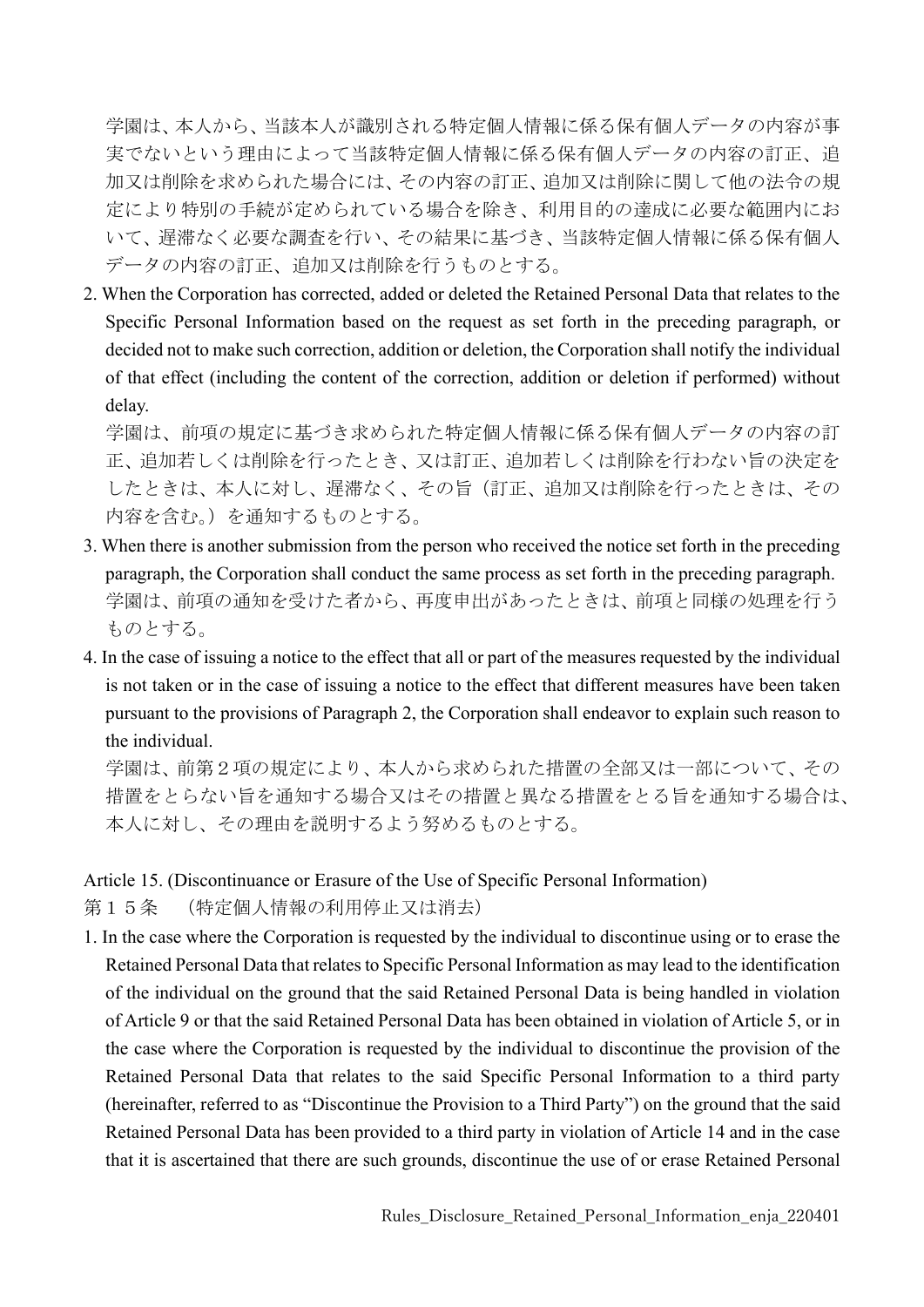Data that relates to the said Specific Personal Information or Discontinue the Provision to a Third Party without delay. However, this provision shall not apply to cases in which it costs a large amount or is otherwise difficult to discontinue the use, to erase or discontinue to provide the data to a third party and in which the Corporation takes necessary alternative measures to protect the rights and interest of the individual.

学園は、本人から、当該本人が識別される特定個人情報に係る保有個人データが第9条の 規定に違反して取り扱われているという理由又は第5条の規定に違反して取得されたも のであるという理由によって、当該特定個人情報に係る保有個人データの利用の停止又 は消去を求められた場合若しくは第14条の規定に違反して第三者に提供されていると いう理由によって、当該特定個人情報に係る保有個人データの第三者への提供の停止(以 下「第三者提供の停止」という。)を求められた場合で、その求めに理由があることが判 明したときは、遅滞なく、当該特定個人情報に係る保有データの利用停止、消去又は第三 者提供の禁止を行うものとする。ただし、当該特定個人情報に係る保有個人データの利用 停止、消去又は第三者提供の停止に多額の費用を要する場合又はそれを行うことが困難 な場合であって、本人の権利利益を保護するため必要なこれに代わるべき措置をとると きは、この限りではない。

2. When the Corporation has discontinued the use, erase or has decided not to discontinue the use of Retained Personal Data that relates to Specific Personal Information based on the request as set forth in the preceding paragraph or when the Corporation has discontinued the provision to a third party or decided not to discontinue the provision to a third party, the Corporation shall notify the individual of that effect without delay.

学園は、前項の規定に基づき求められた特定個人情報に係る保有個人データについて、利 用停止若しくは消去を行ったとき又は利用停止若しくは消去を行わない旨の決定をした とき若しくは第三者提供の停止を行ったとき又は第三者提供の停止を行わない旨の決定 をしたときは、本人に対し、遅滞なく、その旨を通知するものとする。

3. Paragraphs 3 and 4 of the preceding article shall apply mutatis mutandis to the provision of this article.

前条第3項及び第4項は本条に準用する。

### Article 16. (Registration of Objection)

第16条 (異議申立ての受付)

Objections made in accordance with the Administrative Appeal Law under Article 82, Paragraph 1 of the Protection Act shall be registered by the Coordinating Section.

保護法第82条第1項の規定に基づく行政不服審査法による異議申立ては、調整部署で受付 けるものとする。

Article 17. (Miscellaneous Provisions) 第17条 (雑則)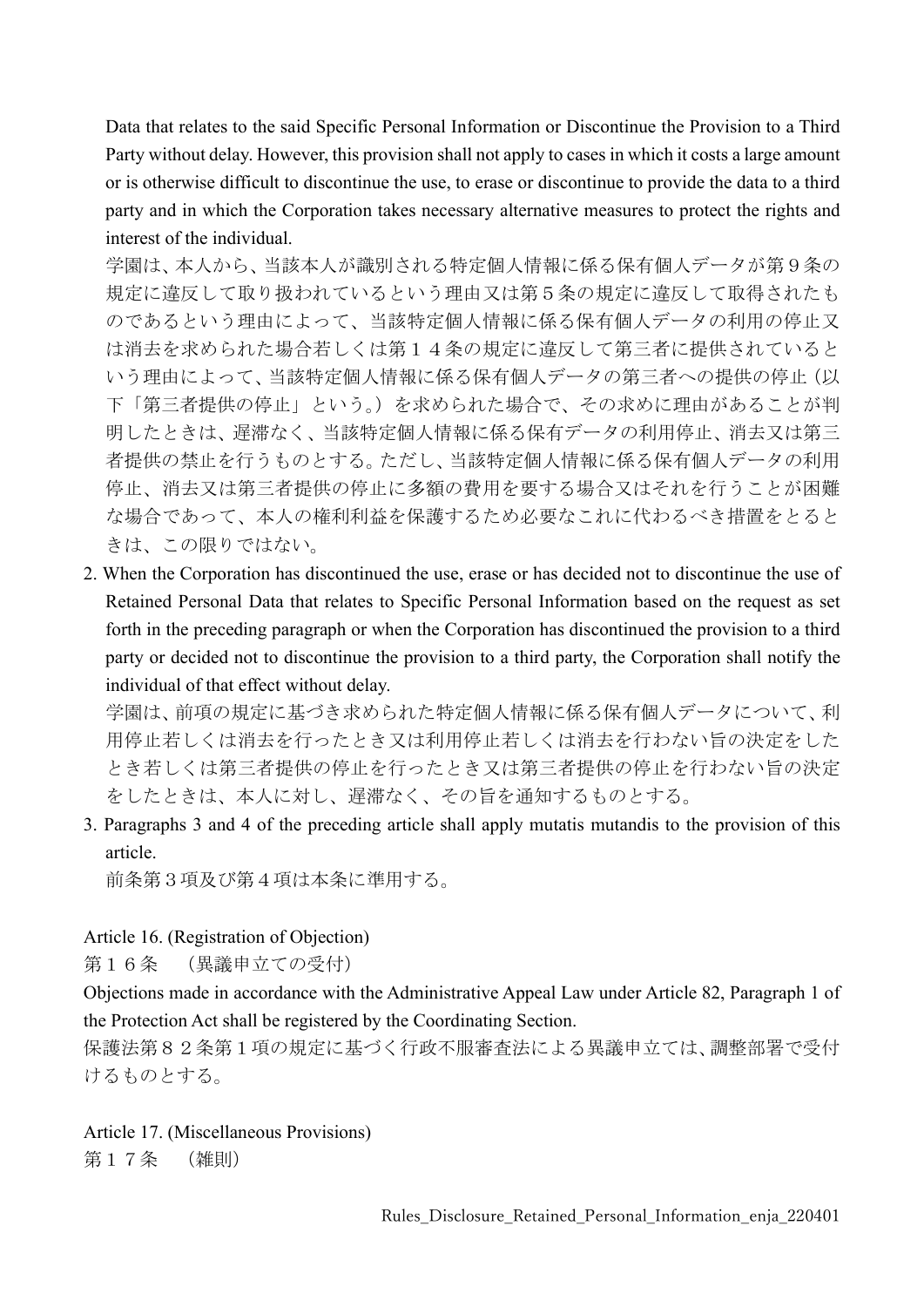Matters relating to the implementation of disclosure of the Retained Personal Information other than those provided for in these Rules shall be separately stipulated by the Secretary General. この規程に定めるもののほか、保有個人情報の開示等の実施に関し必要な事項は、事務局長 が別に定める。

### Supplementary Provisions (Version 1.0) 附則(第 1.0 版)

Approved by Vice President for Administrative Compliance 副学長(アドミニストレイティブ・コンプライアンス担当)決定 These Rules shall come into force as from November 30, 2011. 本規程は、平成23年11月30日から施行する。

# Supplementary Provisions (Version 1.1) 附則(第 1.1 版)

Revised by Chief Operating Officer チーフ・オペレーティング・オフィサー改訂 These Rules shall come into force as from October 18, 2018.

本規程は、平成30年10月18日から施行する。

### Supplementary Provisions (Version 1.2) 附則(第 1.2 版)

Revised by Chief Operating Officer 最高執行責任者改訂 These Rules shall come into force as from April 1, 2021. 本規程は、令和3年4月1日から施行する。

#### Supplementary Provisions (Version 1.3) 附則(第 1.3 版)

Revised by the Secretary General 事務局長改訂 These Rules shall come into force as from April 1, 2022. 本規程は、2022年4月1日から施行する。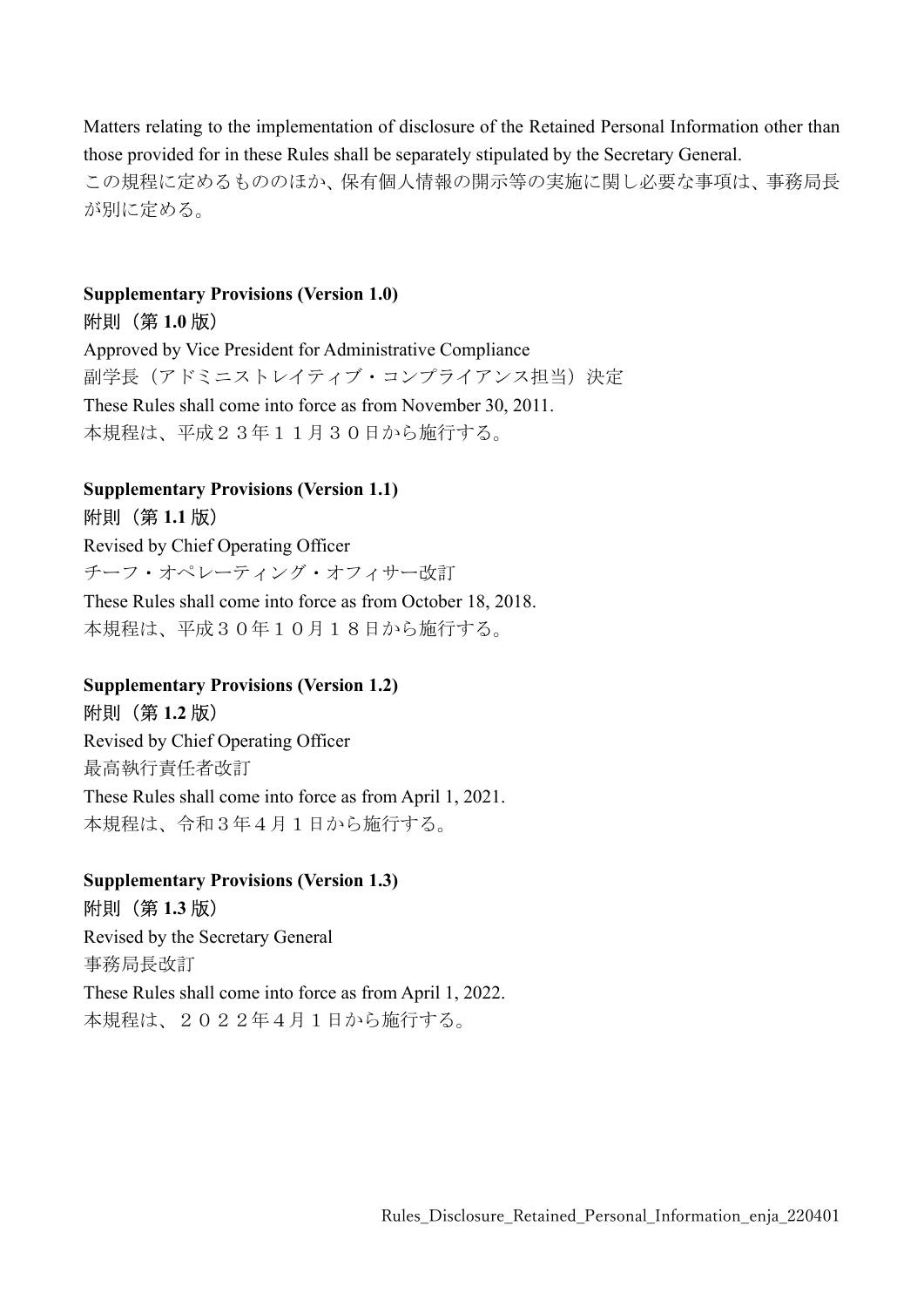Attached Form 1 別紙様式第1号 Function Action Action Action Action Action Action Action Action Action Action Action A

#### 保有個人情報開示請求書

学校法人沖縄科学技術大学院大学学園理事長 殿

(ふりがな) 氏名 住所又は居所

 $\overline{T}$  TEL

(法定代理人による開示請求の場合は、法定代理人の氏名と住所又は居所を記入のこと)

個人情報の保護に関する法律(平成15年法律第57号)第77条第1項の規定に基づき、 下記のとおり保有個人情報の開示を請求します。

記

- 1 開示を請求する保有個人情報(具体的に特定してください。)
- 2 求める開示の実施方法等(本欄の記載は任意です。)
	- ア又はイに○印。アを選択した場合、その具体的な方法等を記載。
	- ア 沖縄科学技術大学院大学学園において開示の実施を希望する。 <実施の方法> ① 閲 覧 ② 写しの交付 ③ その他( ) <実施月日> 年 月 日 イ 写しの送付を希望する。

3 本人確認等

| $\overline{\gamma}$ | 本人確認書類                                        |  |
|---------------------|-----------------------------------------------|--|
|                     | 運転免許証<br>$\mathsf{L}$                         |  |
|                     | 住民基本台帳カード (住所記載のあるもの) ロ 個人番号カード (マイナンバーカード)   |  |
|                     | 在留カード、特別永住者証明書又はこれらの書類とみなされる外国人登録証明書          |  |
|                     | その他(<br>$\Box$                                |  |
|                     | *本請求書を送付して請求を行う場合には、上記の写しと住民票の写しを添えて送付してください。 |  |
|                     | なお、住民票の写しのコピーは本人確認資料としては認められませんのでご注意ください。     |  |
| $\Lambda$           | 本人の状況等(法定代理人が請求する場合のみ記載してください)                |  |
|                     | (ア)本人の状況 □未成年者(    年  月<br>日生) □成年被後見人        |  |
|                     | (1)(50)                                       |  |
|                     | 本人の氏名                                         |  |
|                     | (ウ)本人の住所又は居所                                  |  |
| ゥ                   | 法定代理人が請求する場合、次のいずれかの書類を提示又は提出してください。          |  |
|                     | 請求資格確認書類 □戸籍謄本 □登記事項証明書 □その他(                 |  |
|                     |                                               |  |

4 同封する銀行振込明細書(写し)等の額 インコンファンド 円

※ 保有個人情報が記録されている保有法人文書1件につき300円。 開示を請求する保有法人文書の件数が不明確な場合は、件数を別途通知。

Rules\_Disclosure\_Retained\_Personal\_Information\_enja\_220401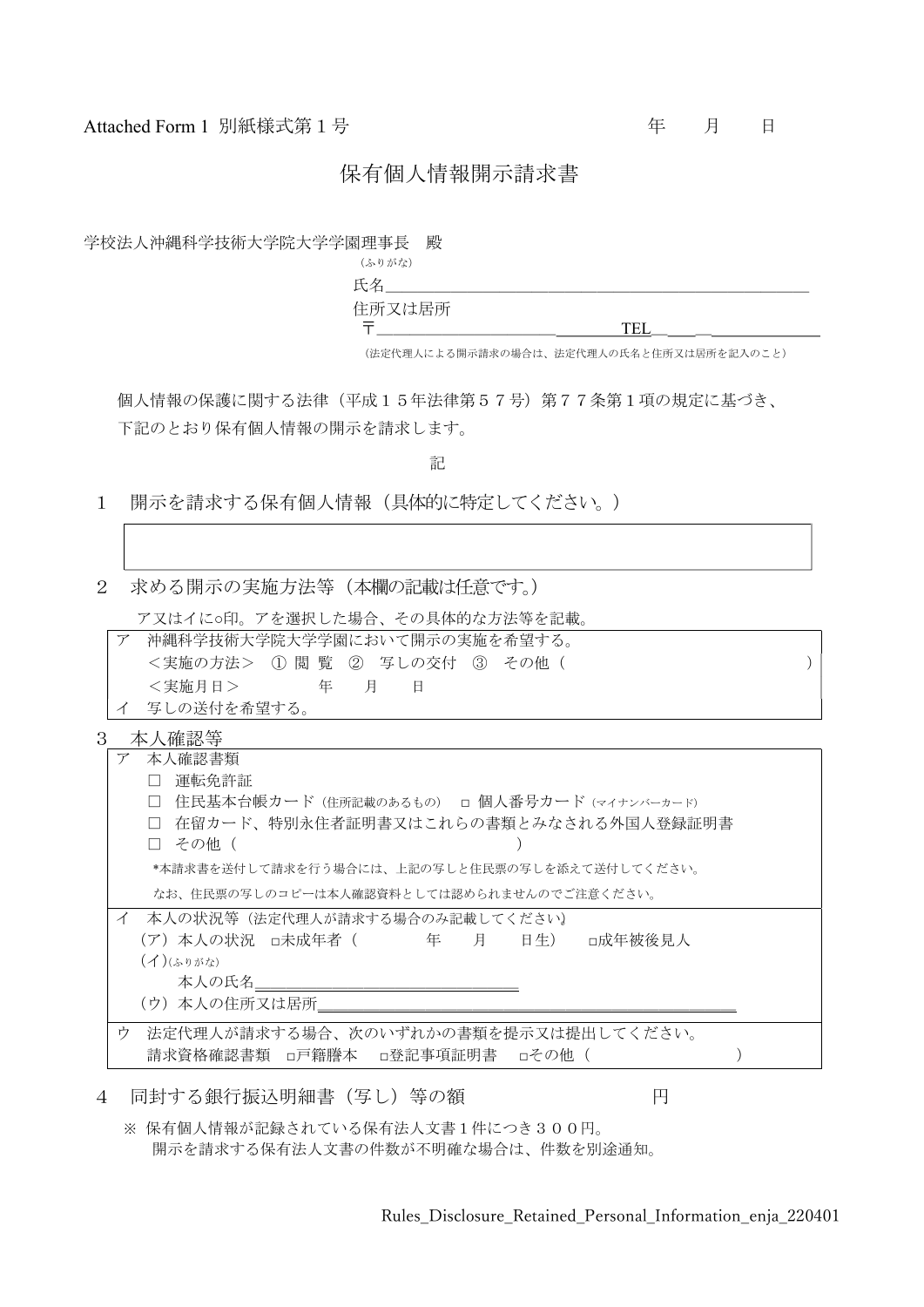保有個人情報の開示の実施方法等申出書

学校法人沖縄科学技術大学院大学学園理事長 殿

氏名及び名称 住所又は居所 連絡先電話番号

個人情報の保護に関する法律(平成15年法律第57号)第87条第3項の規定に基づ き、下記のとおり申出をします。

記

- 1 保有個人情報開示決定通知書の番号等
	- 文書番号: ファイン ライフィッシュ ライフィッシュ ライフィッシュ ライフィッシュ 日 付: 年 月 日
- 2 求める開示の実施の方法

\*下表から実施の方法を選択し、該当するものに○印を付してください。

| 開示請求に係る<br>保有個人情報の<br>名称等 | 種類・量 | 実施の方法             |                 |  |
|---------------------------|------|-------------------|-----------------|--|
|                           |      | (1) 閲覧            | ①全部<br>②一部      |  |
|                           |      | (2) 複写したもの<br>の交付 | ①全部<br>②一部(     |  |
|                           |      | (3) その他           | ①全部<br>一部<br>2) |  |

3 学校法人沖縄科学技術大学院大学学園において開示の実施を希望する日

年 月 日 4「写しの送付」希望の有無: 希望する ・ 希望しない

※ 別途郵送料が必要です。

5 同封する銀行振込明細書 (写し) 等の額 円 ※ 保有個人情報が記録されている法人文書1件につき300 円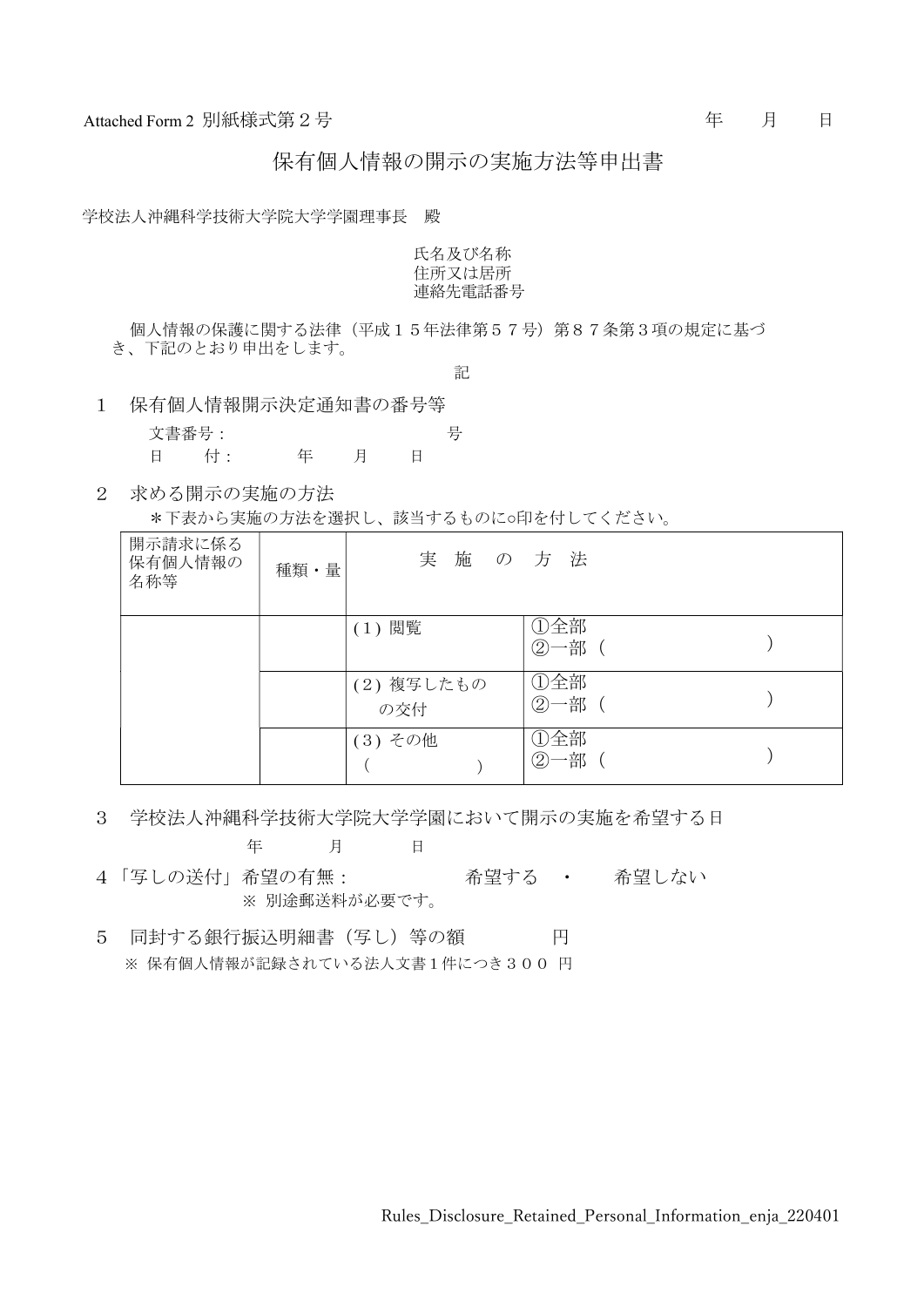### 保有個人情報訂正請求書

学校法人沖縄科学技術大学院大学学園理事長 殿



(法定代理人による開示請求の場合は、法定代理人の氏名と住所又は居所を記入のこと)

個人情報の保護に関する法律(平成15年法律第57号)第91条第1項の規定に基づき、下記の とおり保有個人情報の訂正を請求します。

| 記                         |                                                        |  |  |  |  |
|---------------------------|--------------------------------------------------------|--|--|--|--|
| 訂正請求に係る保有個人情<br>報の開示を受けた日 | 年<br>月<br>日                                            |  |  |  |  |
| 開示決定に基づき開示を受<br>けた保有個人情報  | 開示決定通知書の文書番号:<br>日付<br>年 月<br>開示決定に基づき開示を受けた保有個人情報の名称等 |  |  |  |  |
| 訂正請求の趣旨及び理由               | (趣旨)<br>(理由)                                           |  |  |  |  |

| 本人確認書類<br>$\mathbf{1}$                                                           |  |
|----------------------------------------------------------------------------------|--|
| 運転免許証                                                                            |  |
| 住民基本台帳カード(住所記載のあるもの) □ 個人番号カード (マイナンバーカード)<br>$\perp$                            |  |
| 在留カード、特別永住者証明書又はこれらの書類とみなされる外国人登録証明書<br>П                                        |  |
| その他(<br>$\Box$                                                                   |  |
| *本請求書を送付して請求を行う場合には、上記の写しと住民票の写しを添えて送付してください。                                    |  |
| なお、住民票の写しのコピーは本人確認資料としては認められませんのでご注意ください。                                        |  |
| 本人の状況等(法定代理人が請求する場合にのみ記載してください。)<br>2<br>ア 本人の状況 □未成年者(平成   年   月<br>日生) □成年被後見人 |  |
| (ふりがな)                                                                           |  |
| 本人の氏名<br>$\overline{\mathcal{A}}$                                                |  |
|                                                                                  |  |
| ウ<br>本人の住所又は居所                                                                   |  |
|                                                                                  |  |
| 3<br>法定代理人が請求する場合、次のいずれかの書類を提示又は提出してください。<br>請求資格確認書類 □戸籍謄本 □登記事項証明書 □その他 (      |  |
|                                                                                  |  |